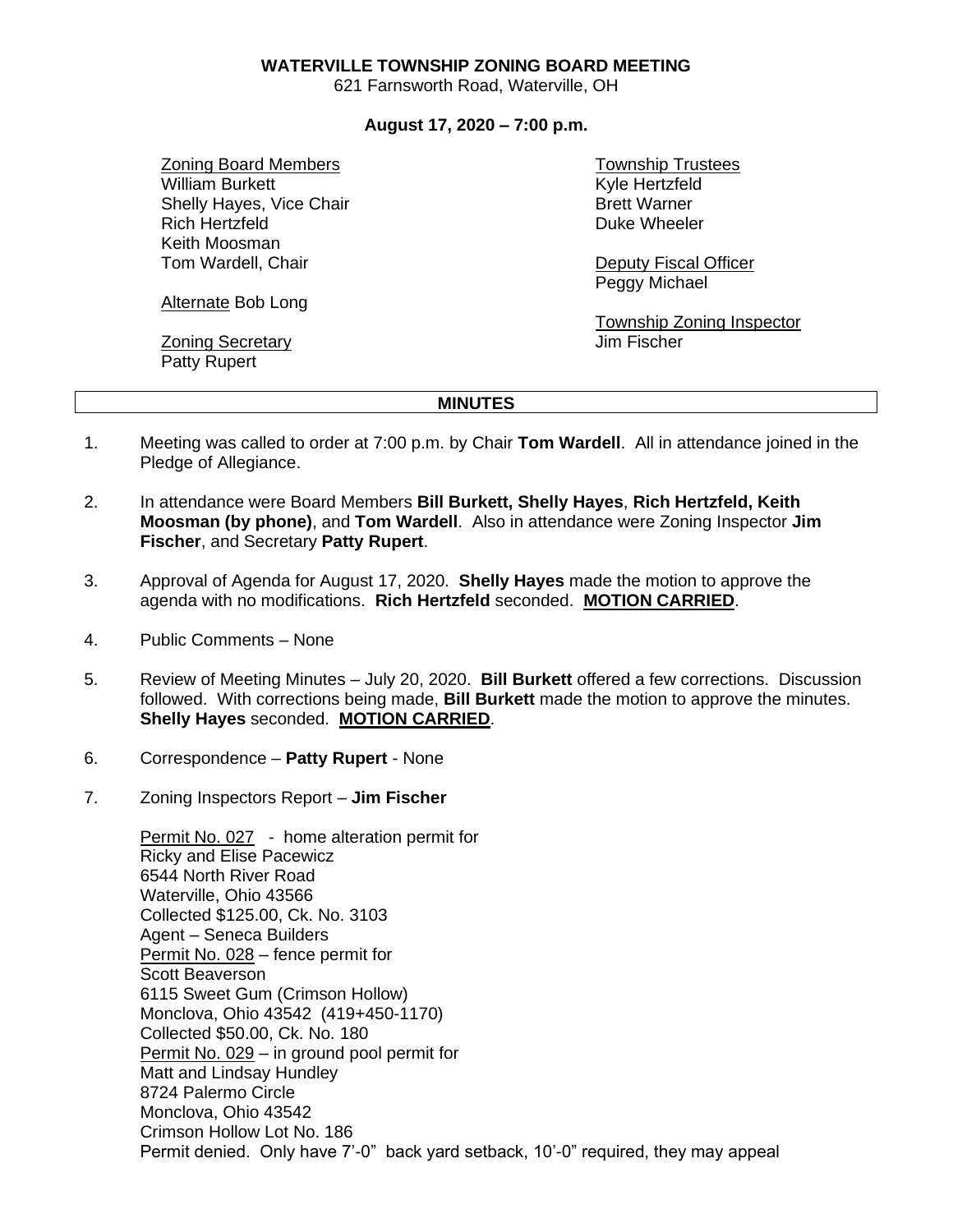Permit No. 030 – request for modification to existing special use permit for Progressive Fishing Association 7675 Schadel Road Whitehouse, Ohio 43571 Check to be delivered. Currently the paperwork is at the County Planning Commission for their review and comment. (Wednesday, September 23, 2020). Permit No. 031 - accessory building (30' x 40' garage) permit for Matt Ditzig (419-508-8752) 10545 Neapolis Waterville Road Waterville, Ohio 43566 Collected \$300.00, Ck. No. 101 Permit denied. On have 3'-0" side yard setback, 10'-0" required, Matt will appeal. Permit No. 032 – accessory building alteration permit (23' x 8', 184 square feet) for Timothy Osstifin - Cell No. (419-276-1653) 6358 North River Road Waterville, Ohio 43566 Collected \$50.00 Ck. No. 2223 Permit No. 033 – New home permit for David and Kathie Blair Current address is; 5624 Whitehouse Spencer Road Whitehouse, Ohio 43571 Collected \$250.00, Ck. No. 1320 The new home is to build at the corner of Whitehouse Spencer and Obee Roads. The property is a recent split and does not yet have an address number assigned to it.

Note: Permit No. 021 has been voided and the fee refunded as the address 7757 Tournament Drive, Waterville, is in Monclova Township, not Waterville Township.

Phone Calls of interest:

07-28-2020 – I spoke with Lelle Wakefield about the property at 6256 Waterville Monclova Road about allowed horse population. No restriction as the property isnot in a platted subdivision. 07-31-2020 – I spoke with Mark Foster about his property at 9310 Noward Road. He had questions about building an accessory building before a home was built. I explained that our zoning does not allow this. Also he is the owner of one of the five acre properties with overgrown grass and weeds that I had received a complaint about. He is making arrangements to have the property mowed or chopped.

08-02-2020 – I spoke with Andi and Richard Ryley about placing a political sign at the corner of Noward and St. Rt. 64. I met them at the site to discuss placement and setbacks.

08-03-2020 – I spoke with Ron Miller who lives on South River Road. He had questions about building a Mother-in-law addition. This is ok as long as it is connected to the main home in some fashion such as a breezeway. I confirmed this with Bill Harbert

08-07-2020 – I met with Chris Ferrara from the PFA and collected additional supporting paperwork for their special use permit modification as the zoning commission had requested. The entire package has been delivered to Bill Harbert at the Planning Commission for their review and comment.

08-10-2020 – I spoke with Sam Kunkle AIA. He had questions about obtaining a sign permit for the entrance to the Telluride subdivision.

08-17-2020 – I spoke with Jayne Bialecki about the second property on Noward Road that needed grass and weeds removed. She had just received the notice of violation that had been sent. She said the property would be mowed or chopped today.